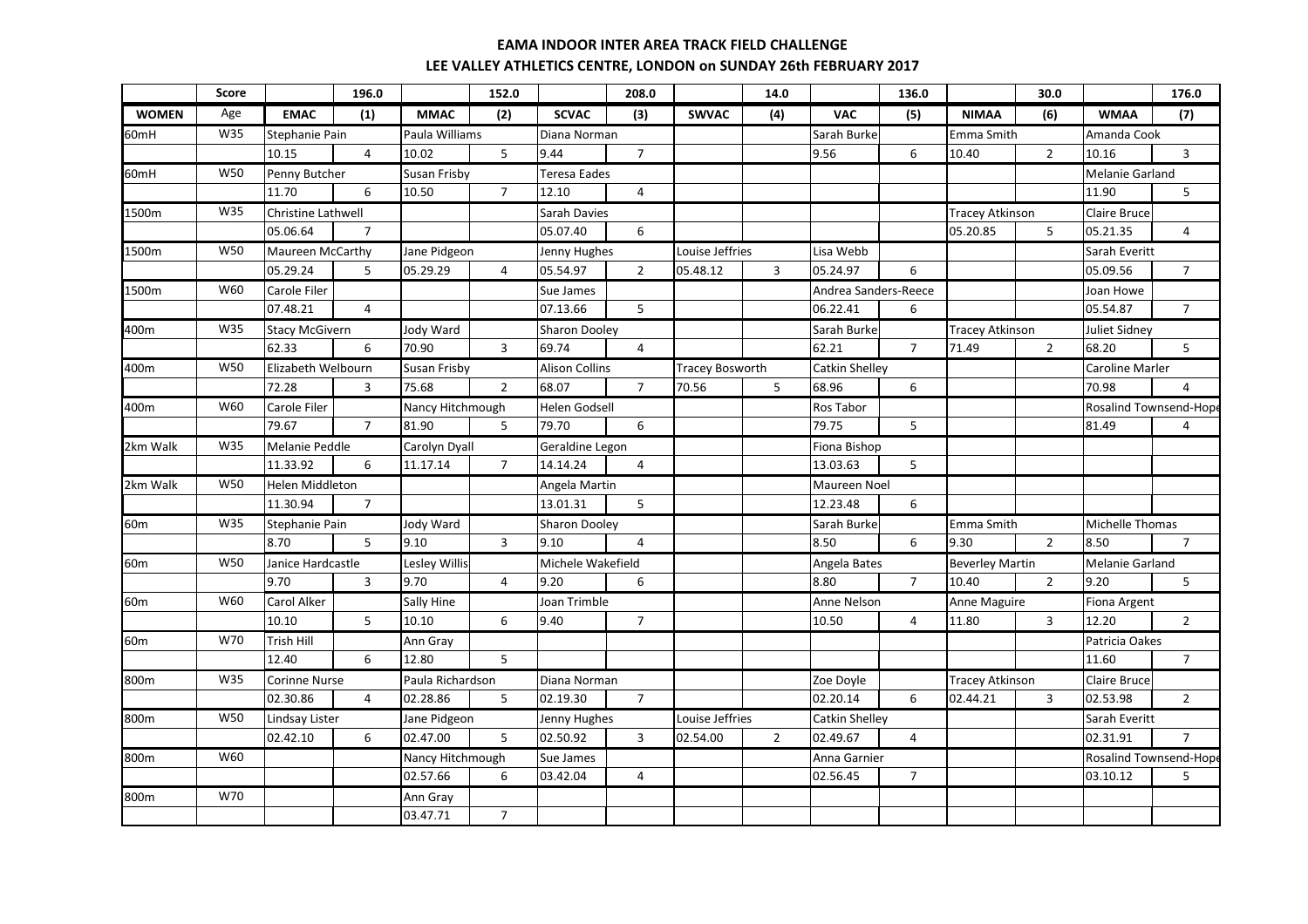| <b>WOMEN</b>    | Age        | <b>EMAC</b>           | (1)            | <b>MMAC</b>       | (2)            | <b>SCVAC</b>          | (3)            | <b>SWVAC</b>           | (4)            | <b>VAC</b>         | (5)            | <b>NIMAA</b>           | (6)            | <b>WMAA</b>               | (7)            |
|-----------------|------------|-----------------------|----------------|-------------------|----------------|-----------------------|----------------|------------------------|----------------|--------------------|----------------|------------------------|----------------|---------------------------|----------------|
| 200m            | W35        | <b>Stacy McGivern</b> |                | Carolyn Dyall     |                | Sally Parry           |                |                        |                | Joanna Flowers     |                | <b>NA</b>              |                | Michelle Thomas           |                |
|                 |            | 28.57                 | 5 <sup>5</sup> | 31.72             | $\overline{2}$ | 30.33                 | 4              |                        |                | 26.94              | $\overline{7}$ | 31.61                  | $\overline{3}$ | 27.39                     | 6              |
| 200m            | W50        | Janice Hardcastle     |                | Lesley Willis     |                | Michele Wakefield     |                | <b>Tracey Bosworth</b> |                | Yolanda Broek      |                | <b>Beverley Martin</b> |                | Angela Sonn               |                |
|                 |            | 33.02                 | $\overline{2}$ | 32.97             | $\overline{3}$ | 31.70                 | 6              | 32.43                  | $\overline{4}$ | 29.68              | $\overline{7}$ | 36.44                  | $\mathbf{1}$   | 32.18                     | 5              |
| 200m            | W60        | Carol Alker           |                | Sally Hine        |                | Hendricka White       |                |                        |                | Ed Roe             |                |                        |                | <b>Fiona Argent</b>       |                |
|                 |            | 33.53                 | 5              | 36.49             | $\overline{4}$ | 32.77                 | 6              |                        |                | 31.78              | $\overline{7}$ |                        |                | 38.64                     | 3              |
| 3000m           | W35        | Christine Lathwell    |                | Mel Hepke         |                | Sarah Davies          |                |                        |                | Samantha Amend     |                |                        |                | <b>Helen-Marie Davies</b> |                |
|                 |            | 11.05.24              | 6              | 12.38.55          | 3              | 11.07.78              | 5              |                        |                | 10.38.08           | $\overline{7}$ |                        |                | 11.25.71                  | 4              |
| 3000m           | W50        | Maureen McCarthy      |                |                   |                | Caroline Wood         |                |                        |                | Jacqui Reid        |                |                        |                | Angela Jones              |                |
|                 |            | 11.41.36              | 6              |                   |                | 11.48.65              | 5              |                        |                | 13.07.17           | 4              |                        |                | 11.39.86                  | $\overline{7}$ |
| 4x200m          | W35        | 02.04.37              | 6              | 02.11.70          | 5              |                       |                |                        |                |                    |                |                        |                | 02.01.86                  | $\overline{7}$ |
| 4x200m          | W50        | 02.13.50              | 4              | 02.12.01          | 5              | 02.07.80              | 6              |                        |                | 02.07.15           | $\overline{7}$ |                        |                |                           |                |
| 4x200m          | W60        | 02.47.4               | 3              | 02.42.4           | $\overline{4}$ | 02.13.6               | $\overline{7}$ |                        |                | 02.20.3            | 6              |                        |                | 02.25.4                   | 5              |
| Pole Vault      | W35        | Jemma Eastwood        |                | Mel Hepke         |                | Jacqueline Montgomery |                |                        |                |                    |                |                        |                |                           |                |
|                 |            | 3.10                  | $\overline{7}$ | 2.20              | 5              | 2.40                  | 6              |                        |                |                    |                |                        |                |                           |                |
| Pole Vault      | <b>W50</b> |                       |                |                   |                | <b>Sue Yeomans</b>    |                |                        |                |                    |                |                        |                |                           |                |
|                 |            |                       |                |                   |                | 2.50                  | $\overline{7}$ |                        |                |                    |                |                        |                |                           |                |
| Shot Put        | W35        | Stephanie Pain        |                | Paula Williams    |                | Diana Norman          |                |                        |                |                    |                | Emma Smith             |                | Amanda Wale               |                |
|                 |            | 8.67                  | $\overline{4}$ | 9.72              | 6              | 11.81                 | $\overline{7}$ |                        |                |                    |                | 6.59                   | 3              | 9.02                      | 5              |
| <b>Shot Put</b> | W50        | Julie Wilson          |                | Jill Roginski     |                | Janet Smith           |                |                        |                |                    |                |                        |                | Karen Llewellin           |                |
|                 |            | 9.50                  | $\overline{7}$ | 8.48              | $\overline{4}$ | 8.72                  | 5              |                        |                |                    |                |                        |                | 8.84                      | 6              |
| Long Jump       | W35        | Heidi Nicholas        |                | Paula Williams    |                | Diana Norman          |                |                        |                |                    |                |                        |                | Amanda Cook               |                |
|                 |            | 4.62                  | 6              | 4.59              | 5              | 5.09                  | $\overline{7}$ |                        |                |                    |                |                        |                | 4.50                      | 4              |
| Long Jump       | W50        | Penny Butcher         |                | Lesley Willis     |                | Teresa Eades          |                |                        |                | Angela Bates       |                |                        |                | <b>Melanie Garland</b>    |                |
|                 |            | 3.75                  | $\overline{4}$ | 3.70              | $\overline{3}$ | 3.83                  | 5              |                        |                | 3.85               | 6              |                        |                | 4.32                      | $\overline{7}$ |
| Shot Put        | W60        | Carole Filer          |                | Viv Kirkland      |                | Vilma Thompson        |                |                        |                |                    |                | Anne Maguire           |                | <b>Renate Prells</b>      |                |
|                 |            | 7.25                  | 6              | 6.05              | $\mathbf{3}$   | 9.84                  | $\overline{7}$ |                        |                |                    |                | 6.46                   | 4              | 6.95                      | 5              |
| Shot Put        | W70        |                       |                |                   |                | Liz Sissons           |                |                        |                |                    |                |                        |                | Patricia Oakes            |                |
|                 |            |                       |                |                   |                | 7.89                  | $\overline{7}$ |                        |                |                    |                |                        |                | 6.88                      | 6              |
| High Jump       | W35        | Heidi Nicholas        |                | Jody Ward         |                | Diana Norman          |                |                        |                |                    |                |                        |                |                           |                |
|                 |            | 1.40                  | 6              | 1.30              | 5              | 1.55                  | $\overline{7}$ |                        |                |                    |                |                        |                |                           |                |
| Long Jump       | W60        | Carole Filer          |                | <b>Sally Hine</b> |                | Lyn Ahmet             |                |                        |                | <b>Anne Nelson</b> |                |                        |                | <b>Fiona Argent</b>       |                |
|                 |            | 4.30                  | $\overline{7}$ | 3.13              | 5              | 3.37                  | 6              |                        |                | 2.93               | 4              |                        |                | 2.50                      | $\mathbf{3}$   |
| Long Jump       | W70        | <b>Trish Hill</b>     |                |                   |                |                       |                |                        |                |                    |                |                        |                | Patricia Oakes            |                |
|                 |            | 2.27                  | 6              |                   |                |                       |                |                        |                |                    |                |                        |                | 2.84                      | $\overline{7}$ |
| High Jump       | W50        | Penny Butcher         |                | Marise Taylor     |                | Teresa Eades          |                |                        |                |                    |                |                        |                | <b>Melanie Garland</b>    |                |
|                 |            | 1.24                  | 6              | 1.21              | $\overline{4}$ | 1.21                  | 5              |                        |                |                    |                |                        |                | 1.39                      | $\overline{7}$ |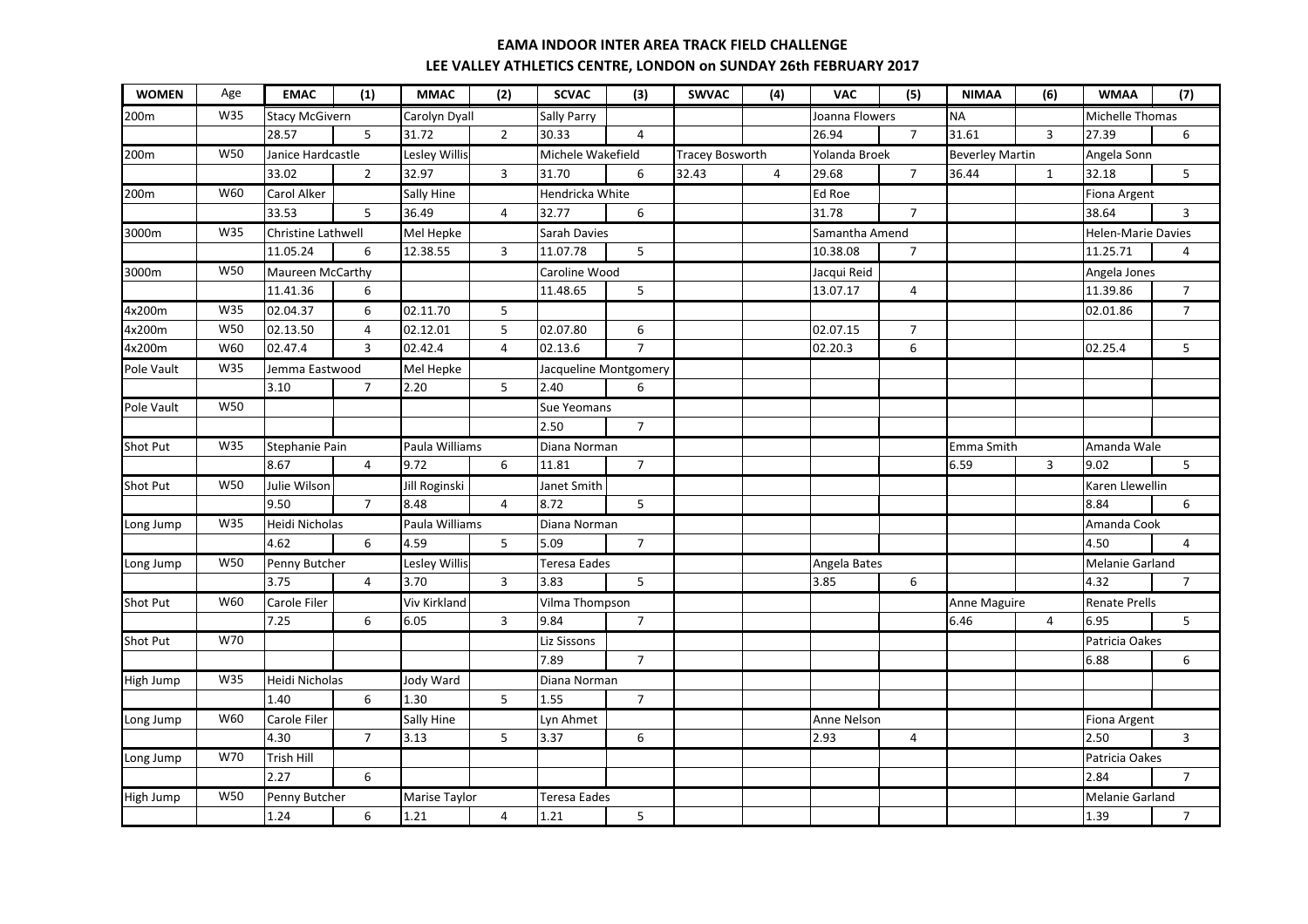| <b>WOMEN</b> | Age | <b>EMAC</b>               | (1) | <b>MMAC</b>    | (2) | <b>SCVAC</b>        | (3) | <b>SWVAC</b> | (4) | <b>VAC</b> | (5) | <b>NIMAA</b> | (6) | <b>WMAA</b>         | (7) |
|--------------|-----|---------------------------|-----|----------------|-----|---------------------|-----|--------------|-----|------------|-----|--------------|-----|---------------------|-----|
| High Jump    | W60 | Carole Filer              |     | Sally Hine     |     | Lyn Ahmet           |     |              |     |            |     |              |     | <b>Fiona Argent</b> |     |
|              |     | 1.27                      |     | 1.12           | h   | 1.06                |     |              |     |            |     |              |     | 0.94                |     |
| Triple Jump  | W35 | <b>Christine Lathwell</b> |     | Paula williams |     | Diana Norman        |     |              |     |            |     |              |     | Amanda Cook         |     |
|              |     | 6.54                      |     | 9.45           |     | 10.38               |     |              |     |            |     |              |     | 9.37                |     |
| Triple Jump  | W50 | Janice Hardcastle         |     |                |     | <b>Teresa Eades</b> |     |              |     |            |     |              |     | Melanie Garland     |     |
|              |     | 7.44                      |     |                |     | 8.73                |     |              |     |            |     |              |     | 8.68                |     |
|              |     |                           |     |                |     |                     |     |              |     |            |     |              |     |                     |     |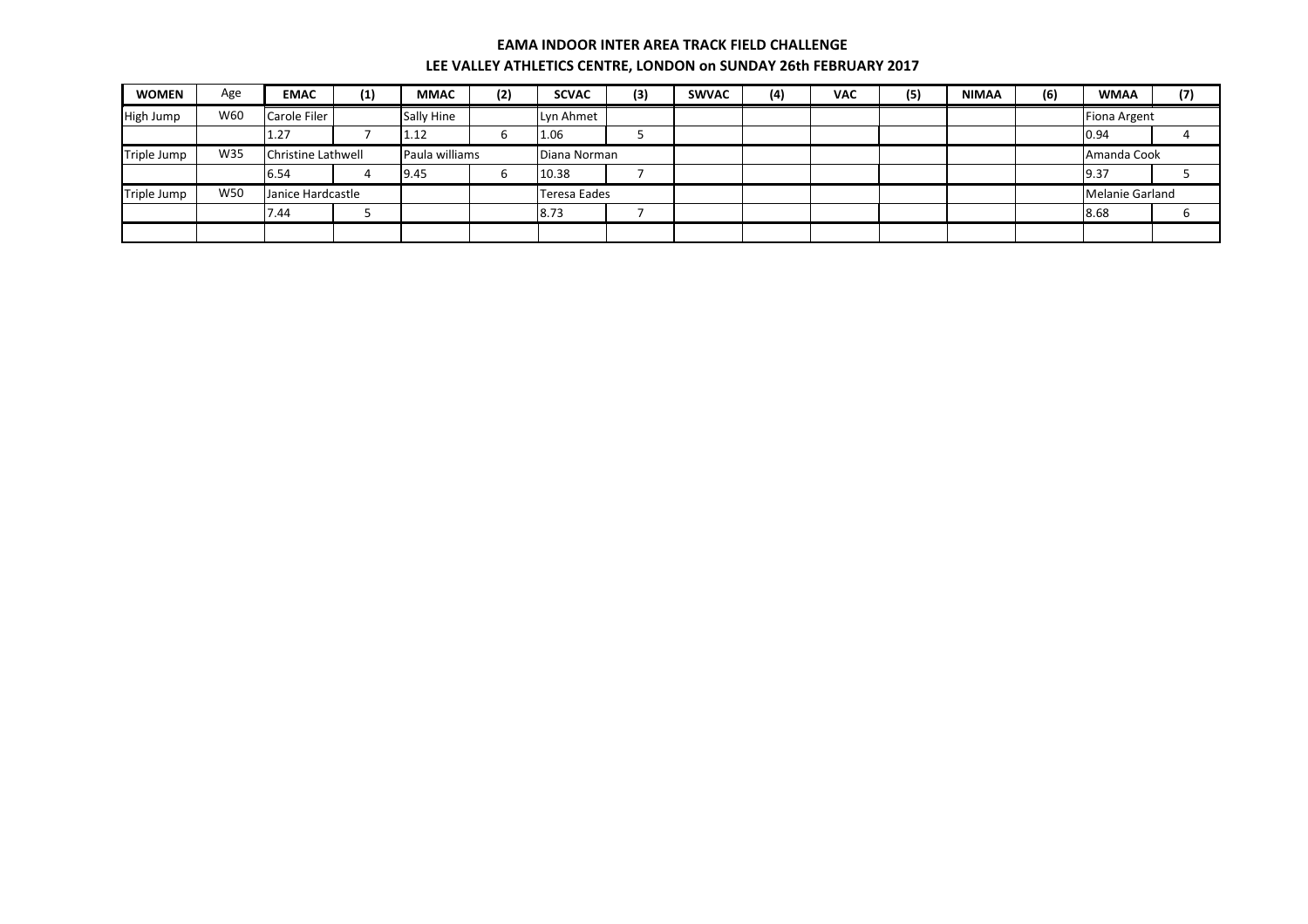| <b>Score</b>     | <b>MEN</b>   |                             | 208.0          |                            | 224.0          |                       | 240.0          |                     | 65.0           |                        | 182.0          |                | 42.0           |                        | 168.0          |
|------------------|--------------|-----------------------------|----------------|----------------------------|----------------|-----------------------|----------------|---------------------|----------------|------------------------|----------------|----------------|----------------|------------------------|----------------|
|                  | <b>WOMEN</b> |                             | 196.0          |                            | 152.0          |                       | 208.0          |                     | 14.0           |                        | 136.0          |                | 30.0           |                        | 176.0          |
| Event            | Age          | <b>EMAC</b>                 | (1)            | <b>MMAC</b>                | (2)            | <b>SCVAC</b>          | (3)            | <b>SWVAC</b>        | (4)            | <b>VAC</b>             | (5)            | <b>NIMAA</b>   | (6)            | <b>WMAA</b>            | (7)            |
| 60 <sub>mH</sub> | M35          | <b>Gary Smith</b>           |                | Derek Hateley              |                | <b>Mensah Elliott</b> |                |                     |                | Alwyn Lombaard         |                |                |                |                        |                |
|                  |              | 8.99                        | 6              | 11.65                      | $\overline{4}$ | 8.05                  | $\overline{7}$ |                     |                | 9.37                   | 5              |                |                |                        |                |
| 60mH             | M50          | <b>Tennyson James</b>       |                | Donald Brown               |                | Glen Reddington       |                | Ian Allen           |                |                        |                |                |                |                        |                |
|                  |              | 10.09                       | $\overline{4}$ | 9.22                       | $\overline{7}$ | 10.06                 | 5              | 9.23                | 6              |                        |                |                |                |                        |                |
| 1500m            | M35          | Christopher Westcott        |                | Calvin Scoltock            |                | <b>Adrian Haines</b>  |                |                     |                | Aaron Brown            |                | Darryl Coulter |                | James Thie             |                |
|                  |              | 04.20.9                     | 5              | 04.38.8                    | $\overline{3}$ | 04.30.1               | $\overline{4}$ |                     |                | 04.13.3                | 6              | 05.01.7        | $\overline{2}$ | 04.00.4                | $\overline{7}$ |
| 1500m            | M50          | <b>Malcolm Down</b>         |                | Rob Fox                    |                | Larry Mangelshot      |                |                     |                | <b>Steve Roberts</b>   |                |                |                | Royston Whitehouse     |                |
|                  |              | 04.45.7                     | $\overline{4}$ | 04.46.9                    | 3              | 04.41.1               | $\overline{7}$ |                     |                | 04.42.4                | 5              |                |                | 04.42.1                | 6              |
| 1500m            | M60          | Peter Duhig                 |                | David Daniels              |                | Clem Leon             |                | Kevin Archer        |                | Michael Mann           |                |                |                | <b>Richard Marks</b>   |                |
|                  |              | 06.06.34                    | 2              | 05.01.65                   | 6              | 05.52.69              | $\overline{3}$ | 05.01.19            | $\overline{7}$ | 05.32.34               | $\overline{4}$ |                |                | 05.13.45               | 5              |
| 1500m            | M70          | John Borgars                |                | <b>Phil Brennan</b>        |                | John Batchelor        |                |                     |                | Peter Giles            |                |                |                | Gordon Orme            |                |
|                  |              | 06.49.42                    | $\mathbf{3}$   | 06.04.80                   | 5              | 05.47.62              | 6              |                     |                | 05.23.79               | $\overline{7}$ |                |                | 06.05.85               | 4              |
| 400m             | M35          | Peter Benedickter           |                | <b>Martin Aspley-Davis</b> |                | <b>Adam Bellis</b>    |                |                     |                | <b>Aaron Brown</b>     |                | Seamus McAteer |                | Peter Rhys Watkeys     |                |
|                  |              | 55.20                       | 4              | 53.75                      | 6              | 51.62                 | $\overline{7}$ |                     |                | 54.41                  | 5              | 64.61          | $\overline{2}$ | 55.62                  | 3              |
| 400m             | M50          | Tennyson James              |                | <b>Richard White</b>       |                | Jonathan Tilt         |                |                     |                | Mark White             |                |                |                | <b>Brett Davis</b>     |                |
|                  |              | 60.08                       | 3              | 57.81                      | 5              | 56.24                 | 6              |                     |                | 55.80                  | $\overline{7}$ |                |                | 59.89                  | 4              |
| 400m             | M60          | <b>Ivars Licietis</b>       |                | lan Willoughby             |                | <b>Simon Barrett</b>  |                | <b>Stephen Lang</b> |                | David Hinds            |                |                |                |                        |                |
|                  |              | 62.47                       | 6              | 64.30                      | $\overline{4}$ | 61.34                 | $\overline{7}$ | 63.70               | 5              | 66.86                  | 3              |                |                |                        |                |
| 400m             | M70          | Robert Maggio               |                | awrie Dunn                 |                | John Batchelor        |                |                     |                | Allan Long             |                |                |                | <b>Barrie Roberts</b>  |                |
|                  |              | 89.13                       | $\overline{4}$ | 71.56                      | $\overline{7}$ | 75.20                 | 5              |                     |                | 74.32                  | 6              |                |                | 90.00                  | $\overline{3}$ |
| 60 <sub>m</sub>  | M35          | Amr Ziko                    |                | Dominic Bradley            |                | Joshua Wood           |                |                     |                | <b>Stuart Channon</b>  |                | Glenn Scullion |                | <b>Stuart Pearce</b>   |                |
|                  |              | 7.69                        | $\mathbf{3}$   | 7.14                       | 6              | 7.11                  | $\overline{7}$ |                     |                | 7.46                   | 5              | 7.68           | $\overline{4}$ | 7.93                   | $\overline{2}$ |
| 60 <sub>m</sub>  | M50          | Ricardo Huskisson           |                | John Statham               |                | Wole Odele            |                |                     |                | Rohan Samuel           |                | Pat Logan      |                | Keith Powell           |                |
|                  |              | 7.77                        | 5              | 8.02                       | $\overline{4}$ | 8.02                  | $\mathbf{3}$   |                     |                | 7.66                   | $\overline{7}$ | 7.71           | 6              | 8.60                   | $\overline{2}$ |
| 60 <sub>m</sub>  | M60          | Christopher Keech           |                | <b>Christopher Monk</b>    |                | Clem Leon             |                |                     |                | Alan Perry             |                | George Gribben |                | <b>Roderick Davies</b> |                |
|                  |              | 9.07                        | $\overline{4}$ | 8.27                       | $\overline{7}$ | 8.66                  | 6              |                     |                | 9.21                   | 3              | 9.44           | $\overline{2}$ | 8.81                   | 5              |
| 60 <sub>m</sub>  | M70          | Robert Maggio               |                | Lawrie Dunn                |                |                       |                |                     |                | <b>Charles Isetts</b>  |                |                |                | John Evans             |                |
|                  |              | 11.08                       | $\overline{4}$ | 9.56                       | $7^{\circ}$    |                       |                |                     |                | 10.05                  | 6              |                |                | 10.70                  | 5              |
| 800m             | M35          | <b>Christopher Westcott</b> |                | James Moroney              |                | Steven Baldock        |                | Jevgeni Judin       |                | <b>Matthew Preston</b> |                | Darryl Coulter |                | James Thie             |                |
|                  |              | 02.06.46                    | $\overline{3}$ | 01.57.36                   | 6              | 02.01.89              | $\overline{4}$ | 02.01.78            | 5 <sup>1</sup> | 02.17.81               | $\overline{2}$ | 02.29.09       | $\mathbf{1}$   | 01.56.40               | $\overline{7}$ |
| 800m             | M50          | <b>Tony Roberts</b>         |                | Rob Andrew                 |                | David Blackman        |                | Peter Mountain      |                | Gary Ironmonger        |                |                |                | <b>Brett Davis</b>     |                |
|                  |              | 02.21.4                     | $\overline{3}$ | 02.12.8                    | 6              | 02.12.0               | $\overline{7}$ | 02.25.2             | $\overline{2}$ | 02.15.7                | 5              |                |                | 02.20.1                | $\overline{4}$ |
| 800m             | M60          | Philip Jones                |                | David Oxland               |                | Clem Leon             |                |                     |                | <b>Ed Connolly</b>     |                |                |                | <b>Richard Marks</b>   |                |
|                  |              | 02.39.7                     | $\overline{3}$ | 02.27.3                    | $\overline{7}$ | 02.37.7               | $\overline{4}$ |                     |                | 02.35.2                | 5              |                |                | 02.34.4                | 6              |
| 800m             | M70          | John Borgars                |                | Phil Brennan               |                | John Batchelor        |                |                     |                | <b>Richard Bloom</b>   |                |                |                | Gordon Orme            |                |
|                  |              | 3.22.56                     | $\overline{3}$ | 3.03.68                    | $\overline{4}$ | 2.51.23               | $\overline{7}$ |                     |                | 2.59.01                | 6              |                |                | 3.02.67                | 5              |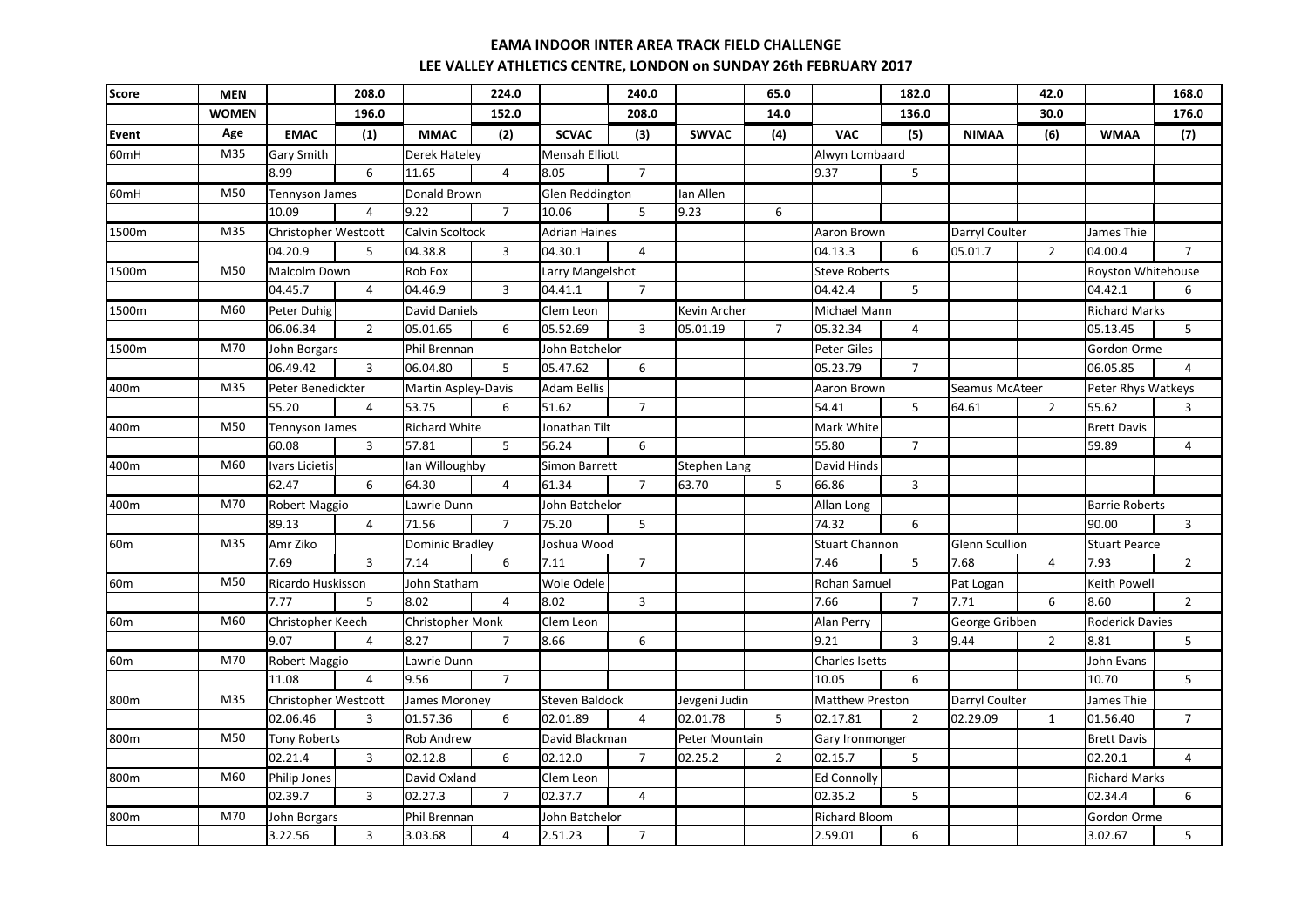| M35<br>200m<br>Amr Ziko<br>Dominic Bradley<br><b>Adam Bellis</b><br>Paul Guest<br><b>Stuart Channon</b><br>Glenn Scullion<br>Jake Morgan<br>$\overline{7}$<br>5<br>25.97<br>$\overline{2}$<br>23.52<br>23.53<br>6<br>26.14<br>$\mathbf{1}$<br>24.28<br>25.62<br>$\overline{4}$<br>$\overline{3}$<br>25.78<br>M50<br>Ricardo Huskisson<br>Donald Brown<br>Wole Odele<br>Mark White<br>Robin Wood<br>200m<br>Pat Logan<br>$\overline{7}$<br>25.52<br>5<br>25.17<br>26.81<br>$\overline{3}$<br>26.18<br>25.28<br>6<br>31.05<br>$\overline{2}$<br>4<br>M60<br>lan Willoughby<br>David Hinds<br><b>Roderick Davies</b><br>200m<br><b>Ivars Licietis</b><br>Simon Barrett<br>George Gribben<br>$\overline{7}$<br>5<br>6<br>29.10<br>$\overline{4}$<br>27.57<br>28.92<br>32.57<br>$\overline{2}$<br>28.06<br>30.02<br>3<br>M70<br><b>Geoff Hudson</b><br>Peter Daw<br>Robert Maggio<br><b>Ron Davies</b><br>Allan Long<br>John Evans<br>200m<br>$\overline{2}$<br>6<br>35.20<br>5<br>$\overline{7}$<br>$\overline{\mathbf{3}}$<br>40.40<br>36.00<br>$\overline{4}$<br>32.50<br>32.30<br>38.80<br>M35<br>2km Walk<br><b>Adam Hills</b><br><b>Malcolm Martin</b><br>John Ralph<br>10.56.95<br>6<br>10.16.54<br>$\overline{7}$<br>12.00.56<br>5<br>M50<br>2km Walk<br><b>Keith Palmer</b><br><b>Christopher Hobbs</b><br>Robin Wood<br>Peter Boszko<br><b>Arthur Thomson</b><br>5<br>13.15.58<br>$\overline{4}$<br>10.57.76<br>6<br>10.27.84<br>$\overline{7}$<br>12.49.78<br>14.35.59<br>$\mathbf{3}$<br>M35<br><b>Bobby Riddaway</b><br>Mark Champion<br>Darryl Coulter<br>3000m<br>Michael Aldridge<br>James Thie<br>10.48.49<br>09.01.17<br>6<br>10.33.08<br>5<br>10.42.74<br>08.57.52<br>$\overline{7}$<br>3<br>4<br>3000m<br><b>Colin Ridley</b><br>Andrew Wetherill<br>Nigel Rackham<br>M50<br><b>Tim Grose</b><br>Lee Aherne<br>09.44.62<br>$\overline{7}$<br>09.48.56<br>09.47.27<br>5<br>09.51.20<br>$\overline{3}$<br>09.45.65<br>6<br>$\overline{4}$<br>M60<br><b>David Daniels</b><br>John Exley<br><b>Stephen Lang</b><br>Michael Mann<br>3000m<br><b>Philip Jones</b><br><b>Richard Marks</b><br>$\overline{7}$<br>5<br>11.01.04<br>$\overline{3}$<br>11.46.58<br>$\overline{2}$<br>$\overline{4}$<br>6<br>11.07.26<br>11.35.41<br>11.30.33<br>11.04.77<br>M35<br>4x200m<br>1.48.9<br>$\overline{3}$<br>01.45.6<br>01.49.6<br>$\overline{2}$<br>01.43.9<br>6<br>01.48.5<br>01.43.8<br>$\overline{7}$<br>5<br>$\overline{4}$<br>4x200m<br>M50<br>02.25.9<br>01.53.9<br>$\overline{7}$<br>5<br>01.55.7<br>6<br>M60<br>5<br>$\overline{7}$<br>$\overline{3}$<br>4x200m<br>02.06.2<br>02.02.2<br>02.02.6<br>6<br>02.11.2<br>4<br>02.24.3<br>$\overline{7}$<br>M70<br>0.00<br>0.00<br>6<br>4x200m<br>M35<br><b>Andy Lewis</b><br>Paul Guest<br><b>Emmanuel Adesina</b><br>Long Jump<br><b>Clint Nicholls</b><br>Donovan Davenport<br>Glenn Scullion<br>$\overline{7}$<br>5.89<br>6<br>5.64<br>6.05<br>5.24<br>3<br>5<br>$\overline{4}$<br>4.40<br>$\overline{2}$<br>4.65<br>David Blunt<br>M50<br><b>Richard Phelan</b><br><b>Albert Earle</b><br><b>Gary Capon</b><br>Ian Allen<br>Robin Wood<br>Long Jump<br>6<br>$\overline{3}$<br>5.84<br>$\overline{7}$<br>$\overline{2}$<br>5<br>4.99<br>4.38<br>4.68<br>$\overline{4}$<br>3.70<br>4.77<br>M35<br>Nicholas Walker<br>Pole Vault<br>Joe McGrath<br><b>Derek Hateley</b><br>David Gordon<br>$\overline{7}$<br>2.90<br>5<br>3.00<br>6<br>2.60<br>$\overline{4}$<br>3.50<br>Pole Vault<br>Simon Eastwood<br>John Andrews<br>David Blunt<br>Keith Powell<br>M50<br>3.00<br>5<br>3.40<br>$\overline{7}$<br>3.10<br>6<br>2.80<br>$\overline{4}$<br>M60<br><b>Geoff Tyler</b><br>Shot Put<br>John Fenton<br>Tony Richards<br>$\overline{7}$<br>11.85<br>6<br>12.55<br>5<br>11.29<br>M70<br>Shot Put<br>David Kuester<br>John Gilbert<br>John Borgars<br>5<br>$\overline{7}$<br>6.62<br>8.56<br>6<br>8.77<br>M35<br>David Shields<br>Triple Jump<br>Donovan Davenport<br>Stephen Lake<br><b>Emmanuel Adesina</b><br>5<br>11.56<br>9.03<br>$\overline{7}$<br>9.88<br>9.88<br>6<br>4<br>M50<br>Triple Jump<br><b>Richard Phelan</b><br>Albert Earle<br>Ian Allen<br>Robin Wood<br><b>Gary Capon</b><br>5<br>9.62<br>$\overline{3}$<br>11.30<br>$\overline{7}$<br>10.43<br>6<br>10.30<br>9.76<br>4 | <b>Event</b> | Age | <b>EMAC</b> | (1) | <b>MMAC</b> | (2) | <b>SCVAC</b> | (3) | <b>SWVAC</b> | (4) | <b>VAC</b> | (5) | <b>NIMAA</b> | (6) | <b>WMAA</b> | (7) |
|----------------------------------------------------------------------------------------------------------------------------------------------------------------------------------------------------------------------------------------------------------------------------------------------------------------------------------------------------------------------------------------------------------------------------------------------------------------------------------------------------------------------------------------------------------------------------------------------------------------------------------------------------------------------------------------------------------------------------------------------------------------------------------------------------------------------------------------------------------------------------------------------------------------------------------------------------------------------------------------------------------------------------------------------------------------------------------------------------------------------------------------------------------------------------------------------------------------------------------------------------------------------------------------------------------------------------------------------------------------------------------------------------------------------------------------------------------------------------------------------------------------------------------------------------------------------------------------------------------------------------------------------------------------------------------------------------------------------------------------------------------------------------------------------------------------------------------------------------------------------------------------------------------------------------------------------------------------------------------------------------------------------------------------------------------------------------------------------------------------------------------------------------------------------------------------------------------------------------------------------------------------------------------------------------------------------------------------------------------------------------------------------------------------------------------------------------------------------------------------------------------------------------------------------------------------------------------------------------------------------------------------------------------------------------------------------------------------------------------------------------------------------------------------------------------------------------------------------------------------------------------------------------------------------------------------------------------------------------------------------------------------------------------------------------------------------------------------------------------------------------------------------------------------------------------------------------------------------------------------------------------------------------------------------------------------------------------------------------------------------------------------------------------------------------------------------------------------------------------------------------------------------------------------------------------------------------------------------------------------------------------------------------------------------------------------------------------------------------------------------------------------------------------------------------------------------------------------------------------------------------------------------------------------------------------------------------------------------------------------------------------------------------------------------------------------------------------------------------------------------------------------------------------------------------------------------------------------------------------------------|--------------|-----|-------------|-----|-------------|-----|--------------|-----|--------------|-----|------------|-----|--------------|-----|-------------|-----|
|                                                                                                                                                                                                                                                                                                                                                                                                                                                                                                                                                                                                                                                                                                                                                                                                                                                                                                                                                                                                                                                                                                                                                                                                                                                                                                                                                                                                                                                                                                                                                                                                                                                                                                                                                                                                                                                                                                                                                                                                                                                                                                                                                                                                                                                                                                                                                                                                                                                                                                                                                                                                                                                                                                                                                                                                                                                                                                                                                                                                                                                                                                                                                                                                                                                                                                                                                                                                                                                                                                                                                                                                                                                                                                                                                                                                                                                                                                                                                                                                                                                                                                                                                                                                                                              |              |     |             |     |             |     |              |     |              |     |            |     |              |     |             |     |
|                                                                                                                                                                                                                                                                                                                                                                                                                                                                                                                                                                                                                                                                                                                                                                                                                                                                                                                                                                                                                                                                                                                                                                                                                                                                                                                                                                                                                                                                                                                                                                                                                                                                                                                                                                                                                                                                                                                                                                                                                                                                                                                                                                                                                                                                                                                                                                                                                                                                                                                                                                                                                                                                                                                                                                                                                                                                                                                                                                                                                                                                                                                                                                                                                                                                                                                                                                                                                                                                                                                                                                                                                                                                                                                                                                                                                                                                                                                                                                                                                                                                                                                                                                                                                                              |              |     |             |     |             |     |              |     |              |     |            |     |              |     |             |     |
|                                                                                                                                                                                                                                                                                                                                                                                                                                                                                                                                                                                                                                                                                                                                                                                                                                                                                                                                                                                                                                                                                                                                                                                                                                                                                                                                                                                                                                                                                                                                                                                                                                                                                                                                                                                                                                                                                                                                                                                                                                                                                                                                                                                                                                                                                                                                                                                                                                                                                                                                                                                                                                                                                                                                                                                                                                                                                                                                                                                                                                                                                                                                                                                                                                                                                                                                                                                                                                                                                                                                                                                                                                                                                                                                                                                                                                                                                                                                                                                                                                                                                                                                                                                                                                              |              |     |             |     |             |     |              |     |              |     |            |     |              |     |             |     |
|                                                                                                                                                                                                                                                                                                                                                                                                                                                                                                                                                                                                                                                                                                                                                                                                                                                                                                                                                                                                                                                                                                                                                                                                                                                                                                                                                                                                                                                                                                                                                                                                                                                                                                                                                                                                                                                                                                                                                                                                                                                                                                                                                                                                                                                                                                                                                                                                                                                                                                                                                                                                                                                                                                                                                                                                                                                                                                                                                                                                                                                                                                                                                                                                                                                                                                                                                                                                                                                                                                                                                                                                                                                                                                                                                                                                                                                                                                                                                                                                                                                                                                                                                                                                                                              |              |     |             |     |             |     |              |     |              |     |            |     |              |     |             |     |
|                                                                                                                                                                                                                                                                                                                                                                                                                                                                                                                                                                                                                                                                                                                                                                                                                                                                                                                                                                                                                                                                                                                                                                                                                                                                                                                                                                                                                                                                                                                                                                                                                                                                                                                                                                                                                                                                                                                                                                                                                                                                                                                                                                                                                                                                                                                                                                                                                                                                                                                                                                                                                                                                                                                                                                                                                                                                                                                                                                                                                                                                                                                                                                                                                                                                                                                                                                                                                                                                                                                                                                                                                                                                                                                                                                                                                                                                                                                                                                                                                                                                                                                                                                                                                                              |              |     |             |     |             |     |              |     |              |     |            |     |              |     |             |     |
|                                                                                                                                                                                                                                                                                                                                                                                                                                                                                                                                                                                                                                                                                                                                                                                                                                                                                                                                                                                                                                                                                                                                                                                                                                                                                                                                                                                                                                                                                                                                                                                                                                                                                                                                                                                                                                                                                                                                                                                                                                                                                                                                                                                                                                                                                                                                                                                                                                                                                                                                                                                                                                                                                                                                                                                                                                                                                                                                                                                                                                                                                                                                                                                                                                                                                                                                                                                                                                                                                                                                                                                                                                                                                                                                                                                                                                                                                                                                                                                                                                                                                                                                                                                                                                              |              |     |             |     |             |     |              |     |              |     |            |     |              |     |             |     |
|                                                                                                                                                                                                                                                                                                                                                                                                                                                                                                                                                                                                                                                                                                                                                                                                                                                                                                                                                                                                                                                                                                                                                                                                                                                                                                                                                                                                                                                                                                                                                                                                                                                                                                                                                                                                                                                                                                                                                                                                                                                                                                                                                                                                                                                                                                                                                                                                                                                                                                                                                                                                                                                                                                                                                                                                                                                                                                                                                                                                                                                                                                                                                                                                                                                                                                                                                                                                                                                                                                                                                                                                                                                                                                                                                                                                                                                                                                                                                                                                                                                                                                                                                                                                                                              |              |     |             |     |             |     |              |     |              |     |            |     |              |     |             |     |
|                                                                                                                                                                                                                                                                                                                                                                                                                                                                                                                                                                                                                                                                                                                                                                                                                                                                                                                                                                                                                                                                                                                                                                                                                                                                                                                                                                                                                                                                                                                                                                                                                                                                                                                                                                                                                                                                                                                                                                                                                                                                                                                                                                                                                                                                                                                                                                                                                                                                                                                                                                                                                                                                                                                                                                                                                                                                                                                                                                                                                                                                                                                                                                                                                                                                                                                                                                                                                                                                                                                                                                                                                                                                                                                                                                                                                                                                                                                                                                                                                                                                                                                                                                                                                                              |              |     |             |     |             |     |              |     |              |     |            |     |              |     |             |     |
|                                                                                                                                                                                                                                                                                                                                                                                                                                                                                                                                                                                                                                                                                                                                                                                                                                                                                                                                                                                                                                                                                                                                                                                                                                                                                                                                                                                                                                                                                                                                                                                                                                                                                                                                                                                                                                                                                                                                                                                                                                                                                                                                                                                                                                                                                                                                                                                                                                                                                                                                                                                                                                                                                                                                                                                                                                                                                                                                                                                                                                                                                                                                                                                                                                                                                                                                                                                                                                                                                                                                                                                                                                                                                                                                                                                                                                                                                                                                                                                                                                                                                                                                                                                                                                              |              |     |             |     |             |     |              |     |              |     |            |     |              |     |             |     |
|                                                                                                                                                                                                                                                                                                                                                                                                                                                                                                                                                                                                                                                                                                                                                                                                                                                                                                                                                                                                                                                                                                                                                                                                                                                                                                                                                                                                                                                                                                                                                                                                                                                                                                                                                                                                                                                                                                                                                                                                                                                                                                                                                                                                                                                                                                                                                                                                                                                                                                                                                                                                                                                                                                                                                                                                                                                                                                                                                                                                                                                                                                                                                                                                                                                                                                                                                                                                                                                                                                                                                                                                                                                                                                                                                                                                                                                                                                                                                                                                                                                                                                                                                                                                                                              |              |     |             |     |             |     |              |     |              |     |            |     |              |     |             |     |
|                                                                                                                                                                                                                                                                                                                                                                                                                                                                                                                                                                                                                                                                                                                                                                                                                                                                                                                                                                                                                                                                                                                                                                                                                                                                                                                                                                                                                                                                                                                                                                                                                                                                                                                                                                                                                                                                                                                                                                                                                                                                                                                                                                                                                                                                                                                                                                                                                                                                                                                                                                                                                                                                                                                                                                                                                                                                                                                                                                                                                                                                                                                                                                                                                                                                                                                                                                                                                                                                                                                                                                                                                                                                                                                                                                                                                                                                                                                                                                                                                                                                                                                                                                                                                                              |              |     |             |     |             |     |              |     |              |     |            |     |              |     |             |     |
|                                                                                                                                                                                                                                                                                                                                                                                                                                                                                                                                                                                                                                                                                                                                                                                                                                                                                                                                                                                                                                                                                                                                                                                                                                                                                                                                                                                                                                                                                                                                                                                                                                                                                                                                                                                                                                                                                                                                                                                                                                                                                                                                                                                                                                                                                                                                                                                                                                                                                                                                                                                                                                                                                                                                                                                                                                                                                                                                                                                                                                                                                                                                                                                                                                                                                                                                                                                                                                                                                                                                                                                                                                                                                                                                                                                                                                                                                                                                                                                                                                                                                                                                                                                                                                              |              |     |             |     |             |     |              |     |              |     |            |     |              |     |             |     |
|                                                                                                                                                                                                                                                                                                                                                                                                                                                                                                                                                                                                                                                                                                                                                                                                                                                                                                                                                                                                                                                                                                                                                                                                                                                                                                                                                                                                                                                                                                                                                                                                                                                                                                                                                                                                                                                                                                                                                                                                                                                                                                                                                                                                                                                                                                                                                                                                                                                                                                                                                                                                                                                                                                                                                                                                                                                                                                                                                                                                                                                                                                                                                                                                                                                                                                                                                                                                                                                                                                                                                                                                                                                                                                                                                                                                                                                                                                                                                                                                                                                                                                                                                                                                                                              |              |     |             |     |             |     |              |     |              |     |            |     |              |     |             |     |
|                                                                                                                                                                                                                                                                                                                                                                                                                                                                                                                                                                                                                                                                                                                                                                                                                                                                                                                                                                                                                                                                                                                                                                                                                                                                                                                                                                                                                                                                                                                                                                                                                                                                                                                                                                                                                                                                                                                                                                                                                                                                                                                                                                                                                                                                                                                                                                                                                                                                                                                                                                                                                                                                                                                                                                                                                                                                                                                                                                                                                                                                                                                                                                                                                                                                                                                                                                                                                                                                                                                                                                                                                                                                                                                                                                                                                                                                                                                                                                                                                                                                                                                                                                                                                                              |              |     |             |     |             |     |              |     |              |     |            |     |              |     |             |     |
|                                                                                                                                                                                                                                                                                                                                                                                                                                                                                                                                                                                                                                                                                                                                                                                                                                                                                                                                                                                                                                                                                                                                                                                                                                                                                                                                                                                                                                                                                                                                                                                                                                                                                                                                                                                                                                                                                                                                                                                                                                                                                                                                                                                                                                                                                                                                                                                                                                                                                                                                                                                                                                                                                                                                                                                                                                                                                                                                                                                                                                                                                                                                                                                                                                                                                                                                                                                                                                                                                                                                                                                                                                                                                                                                                                                                                                                                                                                                                                                                                                                                                                                                                                                                                                              |              |     |             |     |             |     |              |     |              |     |            |     |              |     |             |     |
|                                                                                                                                                                                                                                                                                                                                                                                                                                                                                                                                                                                                                                                                                                                                                                                                                                                                                                                                                                                                                                                                                                                                                                                                                                                                                                                                                                                                                                                                                                                                                                                                                                                                                                                                                                                                                                                                                                                                                                                                                                                                                                                                                                                                                                                                                                                                                                                                                                                                                                                                                                                                                                                                                                                                                                                                                                                                                                                                                                                                                                                                                                                                                                                                                                                                                                                                                                                                                                                                                                                                                                                                                                                                                                                                                                                                                                                                                                                                                                                                                                                                                                                                                                                                                                              |              |     |             |     |             |     |              |     |              |     |            |     |              |     |             |     |
|                                                                                                                                                                                                                                                                                                                                                                                                                                                                                                                                                                                                                                                                                                                                                                                                                                                                                                                                                                                                                                                                                                                                                                                                                                                                                                                                                                                                                                                                                                                                                                                                                                                                                                                                                                                                                                                                                                                                                                                                                                                                                                                                                                                                                                                                                                                                                                                                                                                                                                                                                                                                                                                                                                                                                                                                                                                                                                                                                                                                                                                                                                                                                                                                                                                                                                                                                                                                                                                                                                                                                                                                                                                                                                                                                                                                                                                                                                                                                                                                                                                                                                                                                                                                                                              |              |     |             |     |             |     |              |     |              |     |            |     |              |     |             |     |
|                                                                                                                                                                                                                                                                                                                                                                                                                                                                                                                                                                                                                                                                                                                                                                                                                                                                                                                                                                                                                                                                                                                                                                                                                                                                                                                                                                                                                                                                                                                                                                                                                                                                                                                                                                                                                                                                                                                                                                                                                                                                                                                                                                                                                                                                                                                                                                                                                                                                                                                                                                                                                                                                                                                                                                                                                                                                                                                                                                                                                                                                                                                                                                                                                                                                                                                                                                                                                                                                                                                                                                                                                                                                                                                                                                                                                                                                                                                                                                                                                                                                                                                                                                                                                                              |              |     |             |     |             |     |              |     |              |     |            |     |              |     |             |     |
|                                                                                                                                                                                                                                                                                                                                                                                                                                                                                                                                                                                                                                                                                                                                                                                                                                                                                                                                                                                                                                                                                                                                                                                                                                                                                                                                                                                                                                                                                                                                                                                                                                                                                                                                                                                                                                                                                                                                                                                                                                                                                                                                                                                                                                                                                                                                                                                                                                                                                                                                                                                                                                                                                                                                                                                                                                                                                                                                                                                                                                                                                                                                                                                                                                                                                                                                                                                                                                                                                                                                                                                                                                                                                                                                                                                                                                                                                                                                                                                                                                                                                                                                                                                                                                              |              |     |             |     |             |     |              |     |              |     |            |     |              |     |             |     |
|                                                                                                                                                                                                                                                                                                                                                                                                                                                                                                                                                                                                                                                                                                                                                                                                                                                                                                                                                                                                                                                                                                                                                                                                                                                                                                                                                                                                                                                                                                                                                                                                                                                                                                                                                                                                                                                                                                                                                                                                                                                                                                                                                                                                                                                                                                                                                                                                                                                                                                                                                                                                                                                                                                                                                                                                                                                                                                                                                                                                                                                                                                                                                                                                                                                                                                                                                                                                                                                                                                                                                                                                                                                                                                                                                                                                                                                                                                                                                                                                                                                                                                                                                                                                                                              |              |     |             |     |             |     |              |     |              |     |            |     |              |     |             |     |
|                                                                                                                                                                                                                                                                                                                                                                                                                                                                                                                                                                                                                                                                                                                                                                                                                                                                                                                                                                                                                                                                                                                                                                                                                                                                                                                                                                                                                                                                                                                                                                                                                                                                                                                                                                                                                                                                                                                                                                                                                                                                                                                                                                                                                                                                                                                                                                                                                                                                                                                                                                                                                                                                                                                                                                                                                                                                                                                                                                                                                                                                                                                                                                                                                                                                                                                                                                                                                                                                                                                                                                                                                                                                                                                                                                                                                                                                                                                                                                                                                                                                                                                                                                                                                                              |              |     |             |     |             |     |              |     |              |     |            |     |              |     |             |     |
|                                                                                                                                                                                                                                                                                                                                                                                                                                                                                                                                                                                                                                                                                                                                                                                                                                                                                                                                                                                                                                                                                                                                                                                                                                                                                                                                                                                                                                                                                                                                                                                                                                                                                                                                                                                                                                                                                                                                                                                                                                                                                                                                                                                                                                                                                                                                                                                                                                                                                                                                                                                                                                                                                                                                                                                                                                                                                                                                                                                                                                                                                                                                                                                                                                                                                                                                                                                                                                                                                                                                                                                                                                                                                                                                                                                                                                                                                                                                                                                                                                                                                                                                                                                                                                              |              |     |             |     |             |     |              |     |              |     |            |     |              |     |             |     |
|                                                                                                                                                                                                                                                                                                                                                                                                                                                                                                                                                                                                                                                                                                                                                                                                                                                                                                                                                                                                                                                                                                                                                                                                                                                                                                                                                                                                                                                                                                                                                                                                                                                                                                                                                                                                                                                                                                                                                                                                                                                                                                                                                                                                                                                                                                                                                                                                                                                                                                                                                                                                                                                                                                                                                                                                                                                                                                                                                                                                                                                                                                                                                                                                                                                                                                                                                                                                                                                                                                                                                                                                                                                                                                                                                                                                                                                                                                                                                                                                                                                                                                                                                                                                                                              |              |     |             |     |             |     |              |     |              |     |            |     |              |     |             |     |
|                                                                                                                                                                                                                                                                                                                                                                                                                                                                                                                                                                                                                                                                                                                                                                                                                                                                                                                                                                                                                                                                                                                                                                                                                                                                                                                                                                                                                                                                                                                                                                                                                                                                                                                                                                                                                                                                                                                                                                                                                                                                                                                                                                                                                                                                                                                                                                                                                                                                                                                                                                                                                                                                                                                                                                                                                                                                                                                                                                                                                                                                                                                                                                                                                                                                                                                                                                                                                                                                                                                                                                                                                                                                                                                                                                                                                                                                                                                                                                                                                                                                                                                                                                                                                                              |              |     |             |     |             |     |              |     |              |     |            |     |              |     |             |     |
|                                                                                                                                                                                                                                                                                                                                                                                                                                                                                                                                                                                                                                                                                                                                                                                                                                                                                                                                                                                                                                                                                                                                                                                                                                                                                                                                                                                                                                                                                                                                                                                                                                                                                                                                                                                                                                                                                                                                                                                                                                                                                                                                                                                                                                                                                                                                                                                                                                                                                                                                                                                                                                                                                                                                                                                                                                                                                                                                                                                                                                                                                                                                                                                                                                                                                                                                                                                                                                                                                                                                                                                                                                                                                                                                                                                                                                                                                                                                                                                                                                                                                                                                                                                                                                              |              |     |             |     |             |     |              |     |              |     |            |     |              |     |             |     |
|                                                                                                                                                                                                                                                                                                                                                                                                                                                                                                                                                                                                                                                                                                                                                                                                                                                                                                                                                                                                                                                                                                                                                                                                                                                                                                                                                                                                                                                                                                                                                                                                                                                                                                                                                                                                                                                                                                                                                                                                                                                                                                                                                                                                                                                                                                                                                                                                                                                                                                                                                                                                                                                                                                                                                                                                                                                                                                                                                                                                                                                                                                                                                                                                                                                                                                                                                                                                                                                                                                                                                                                                                                                                                                                                                                                                                                                                                                                                                                                                                                                                                                                                                                                                                                              |              |     |             |     |             |     |              |     |              |     |            |     |              |     |             |     |
|                                                                                                                                                                                                                                                                                                                                                                                                                                                                                                                                                                                                                                                                                                                                                                                                                                                                                                                                                                                                                                                                                                                                                                                                                                                                                                                                                                                                                                                                                                                                                                                                                                                                                                                                                                                                                                                                                                                                                                                                                                                                                                                                                                                                                                                                                                                                                                                                                                                                                                                                                                                                                                                                                                                                                                                                                                                                                                                                                                                                                                                                                                                                                                                                                                                                                                                                                                                                                                                                                                                                                                                                                                                                                                                                                                                                                                                                                                                                                                                                                                                                                                                                                                                                                                              |              |     |             |     |             |     |              |     |              |     |            |     |              |     |             |     |
|                                                                                                                                                                                                                                                                                                                                                                                                                                                                                                                                                                                                                                                                                                                                                                                                                                                                                                                                                                                                                                                                                                                                                                                                                                                                                                                                                                                                                                                                                                                                                                                                                                                                                                                                                                                                                                                                                                                                                                                                                                                                                                                                                                                                                                                                                                                                                                                                                                                                                                                                                                                                                                                                                                                                                                                                                                                                                                                                                                                                                                                                                                                                                                                                                                                                                                                                                                                                                                                                                                                                                                                                                                                                                                                                                                                                                                                                                                                                                                                                                                                                                                                                                                                                                                              |              |     |             |     |             |     |              |     |              |     |            |     |              |     |             |     |
|                                                                                                                                                                                                                                                                                                                                                                                                                                                                                                                                                                                                                                                                                                                                                                                                                                                                                                                                                                                                                                                                                                                                                                                                                                                                                                                                                                                                                                                                                                                                                                                                                                                                                                                                                                                                                                                                                                                                                                                                                                                                                                                                                                                                                                                                                                                                                                                                                                                                                                                                                                                                                                                                                                                                                                                                                                                                                                                                                                                                                                                                                                                                                                                                                                                                                                                                                                                                                                                                                                                                                                                                                                                                                                                                                                                                                                                                                                                                                                                                                                                                                                                                                                                                                                              |              |     |             |     |             |     |              |     |              |     |            |     |              |     |             |     |
|                                                                                                                                                                                                                                                                                                                                                                                                                                                                                                                                                                                                                                                                                                                                                                                                                                                                                                                                                                                                                                                                                                                                                                                                                                                                                                                                                                                                                                                                                                                                                                                                                                                                                                                                                                                                                                                                                                                                                                                                                                                                                                                                                                                                                                                                                                                                                                                                                                                                                                                                                                                                                                                                                                                                                                                                                                                                                                                                                                                                                                                                                                                                                                                                                                                                                                                                                                                                                                                                                                                                                                                                                                                                                                                                                                                                                                                                                                                                                                                                                                                                                                                                                                                                                                              |              |     |             |     |             |     |              |     |              |     |            |     |              |     |             |     |
|                                                                                                                                                                                                                                                                                                                                                                                                                                                                                                                                                                                                                                                                                                                                                                                                                                                                                                                                                                                                                                                                                                                                                                                                                                                                                                                                                                                                                                                                                                                                                                                                                                                                                                                                                                                                                                                                                                                                                                                                                                                                                                                                                                                                                                                                                                                                                                                                                                                                                                                                                                                                                                                                                                                                                                                                                                                                                                                                                                                                                                                                                                                                                                                                                                                                                                                                                                                                                                                                                                                                                                                                                                                                                                                                                                                                                                                                                                                                                                                                                                                                                                                                                                                                                                              |              |     |             |     |             |     |              |     |              |     |            |     |              |     |             |     |
|                                                                                                                                                                                                                                                                                                                                                                                                                                                                                                                                                                                                                                                                                                                                                                                                                                                                                                                                                                                                                                                                                                                                                                                                                                                                                                                                                                                                                                                                                                                                                                                                                                                                                                                                                                                                                                                                                                                                                                                                                                                                                                                                                                                                                                                                                                                                                                                                                                                                                                                                                                                                                                                                                                                                                                                                                                                                                                                                                                                                                                                                                                                                                                                                                                                                                                                                                                                                                                                                                                                                                                                                                                                                                                                                                                                                                                                                                                                                                                                                                                                                                                                                                                                                                                              |              |     |             |     |             |     |              |     |              |     |            |     |              |     |             |     |
|                                                                                                                                                                                                                                                                                                                                                                                                                                                                                                                                                                                                                                                                                                                                                                                                                                                                                                                                                                                                                                                                                                                                                                                                                                                                                                                                                                                                                                                                                                                                                                                                                                                                                                                                                                                                                                                                                                                                                                                                                                                                                                                                                                                                                                                                                                                                                                                                                                                                                                                                                                                                                                                                                                                                                                                                                                                                                                                                                                                                                                                                                                                                                                                                                                                                                                                                                                                                                                                                                                                                                                                                                                                                                                                                                                                                                                                                                                                                                                                                                                                                                                                                                                                                                                              |              |     |             |     |             |     |              |     |              |     |            |     |              |     |             |     |
|                                                                                                                                                                                                                                                                                                                                                                                                                                                                                                                                                                                                                                                                                                                                                                                                                                                                                                                                                                                                                                                                                                                                                                                                                                                                                                                                                                                                                                                                                                                                                                                                                                                                                                                                                                                                                                                                                                                                                                                                                                                                                                                                                                                                                                                                                                                                                                                                                                                                                                                                                                                                                                                                                                                                                                                                                                                                                                                                                                                                                                                                                                                                                                                                                                                                                                                                                                                                                                                                                                                                                                                                                                                                                                                                                                                                                                                                                                                                                                                                                                                                                                                                                                                                                                              |              |     |             |     |             |     |              |     |              |     |            |     |              |     |             |     |
|                                                                                                                                                                                                                                                                                                                                                                                                                                                                                                                                                                                                                                                                                                                                                                                                                                                                                                                                                                                                                                                                                                                                                                                                                                                                                                                                                                                                                                                                                                                                                                                                                                                                                                                                                                                                                                                                                                                                                                                                                                                                                                                                                                                                                                                                                                                                                                                                                                                                                                                                                                                                                                                                                                                                                                                                                                                                                                                                                                                                                                                                                                                                                                                                                                                                                                                                                                                                                                                                                                                                                                                                                                                                                                                                                                                                                                                                                                                                                                                                                                                                                                                                                                                                                                              |              |     |             |     |             |     |              |     |              |     |            |     |              |     |             |     |
|                                                                                                                                                                                                                                                                                                                                                                                                                                                                                                                                                                                                                                                                                                                                                                                                                                                                                                                                                                                                                                                                                                                                                                                                                                                                                                                                                                                                                                                                                                                                                                                                                                                                                                                                                                                                                                                                                                                                                                                                                                                                                                                                                                                                                                                                                                                                                                                                                                                                                                                                                                                                                                                                                                                                                                                                                                                                                                                                                                                                                                                                                                                                                                                                                                                                                                                                                                                                                                                                                                                                                                                                                                                                                                                                                                                                                                                                                                                                                                                                                                                                                                                                                                                                                                              |              |     |             |     |             |     |              |     |              |     |            |     |              |     |             |     |
|                                                                                                                                                                                                                                                                                                                                                                                                                                                                                                                                                                                                                                                                                                                                                                                                                                                                                                                                                                                                                                                                                                                                                                                                                                                                                                                                                                                                                                                                                                                                                                                                                                                                                                                                                                                                                                                                                                                                                                                                                                                                                                                                                                                                                                                                                                                                                                                                                                                                                                                                                                                                                                                                                                                                                                                                                                                                                                                                                                                                                                                                                                                                                                                                                                                                                                                                                                                                                                                                                                                                                                                                                                                                                                                                                                                                                                                                                                                                                                                                                                                                                                                                                                                                                                              |              |     |             |     |             |     |              |     |              |     |            |     |              |     |             |     |
|                                                                                                                                                                                                                                                                                                                                                                                                                                                                                                                                                                                                                                                                                                                                                                                                                                                                                                                                                                                                                                                                                                                                                                                                                                                                                                                                                                                                                                                                                                                                                                                                                                                                                                                                                                                                                                                                                                                                                                                                                                                                                                                                                                                                                                                                                                                                                                                                                                                                                                                                                                                                                                                                                                                                                                                                                                                                                                                                                                                                                                                                                                                                                                                                                                                                                                                                                                                                                                                                                                                                                                                                                                                                                                                                                                                                                                                                                                                                                                                                                                                                                                                                                                                                                                              |              |     |             |     |             |     |              |     |              |     |            |     |              |     |             |     |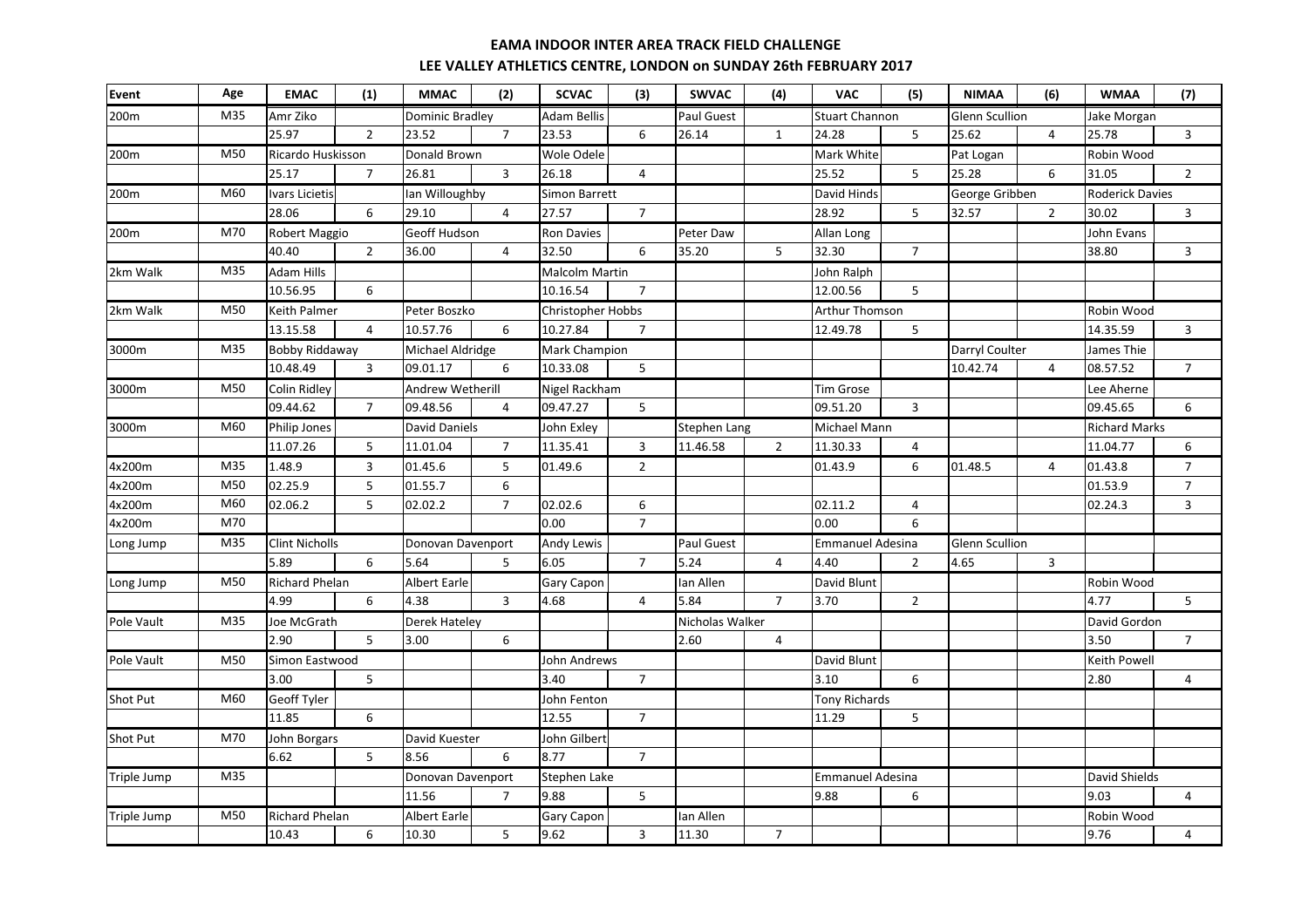| <b>Event</b>    | Age          | <b>EMAC</b>           | (1)            | <b>MMAC</b>          | (2)            | <b>SCVAC</b>       | (3)                  | <b>SWVAC</b>   | (4)      | <b>VAC</b>              | (5)    | <b>NIMAA</b>          | (6)            | <b>WMAA</b>            | (7)            |
|-----------------|--------------|-----------------------|----------------|----------------------|----------------|--------------------|----------------------|----------------|----------|-------------------------|--------|-----------------------|----------------|------------------------|----------------|
| <b>Shot Put</b> | M35          | Simon Achurch         |                | Martin Aspley-Davis  |                | <b>Rich Nash</b>   |                      |                |          | Daniel Upton            |        | <b>Seamus McAteer</b> |                | <b>Peter Maitland</b>  |                |
|                 |              | 11.99                 | 6              | 8.66                 | 3              | 9.27               | 4                    |                |          | 10.94                   | 5      | 7.72                  | $\overline{2}$ | 13.25                  | $\overline{7}$ |
| Shot Put        | M50          | Stephen Whyte         |                | John Statham         |                |                    |                      | Stephen Dobson |          | Renzo Di Libero         |        |                       |                | <b>Andrew Turner</b>   |                |
|                 |              | 13.72                 | $\overline{7}$ | 9.00                 | 3              |                    |                      | 10.99          | 4        | 11.65                   | 5      |                       |                | 11.93                  | 6              |
| High Jump       | M35          | <b>Clint Nicholls</b> |                | <b>Andrew Reeves</b> |                | <b>Rich Nash</b>   |                      |                |          | Alwyn Lombaard          |        |                       |                |                        |                |
|                 |              | 1.80                  | $\overline{7}$ | 1.65                 | 5              | 1.30               | 4                    |                |          | 1.75                    | 6      |                       |                |                        |                |
| High Jump       | M50          | <b>Richard Phelan</b> |                |                      |                | Gary Capon         |                      |                |          |                         |        |                       |                | <b>Keith Powell</b>    |                |
|                 |              | 1.45                  | 6              |                      |                | 1.55               | $\overline{7}$       |                |          |                         |        |                       |                | 1.25                   | 5              |
| Long Jump       | M60          | Paul Oakes            |                | Rashpal singh        |                | <b>Trevor Wade</b> |                      |                |          | <b>Patrick Reynolds</b> |        |                       |                | <b>Roderick Davies</b> |                |
|                 |              | 4.22                  | 5              | 4.27                 | 6              | 4.50               | $\overline{7}$       |                |          | 2.72                    | 3      |                       |                | 4.13                   | 4              |
| Long Jump       | M70          | Robert Maggio         |                | Lawrie Dunn          |                | <b>Roger Bruck</b> |                      | Peter Daw      |          |                         |        |                       |                | John Evans             |                |
|                 |              | 2.48                  | $\overline{3}$ | 3.87                 | $\overline{7}$ | 3.29               | 5                    | 3.41           | 6        |                         |        |                       |                | 3.22                   | 4              |
| High Jump       | M60          | Paul Oakes            |                | Rashpal Singh        |                | Clem Leon          |                      |                |          |                         |        |                       |                |                        |                |
|                 |              | 1.33                  | 6              | 1.27                 | 5              | 1.33               | $\overline{7}$       |                |          |                         |        |                       |                |                        |                |
| High Jump       | M70          | Robert Maggio         |                | Lawrie Dunn          |                | Roger Bruck        |                      |                |          |                         |        |                       |                |                        |                |
|                 |              | 1.06                  | 5              | 1.24                 | $\overline{7}$ | 1.18               | 6                    |                |          |                         |        |                       |                |                        |                |
|                 |              |                       | EVAC(1)        |                      | MMAC(2)        |                    | SCVAC <sub>(3)</sub> |                | SWVAC(4) |                         | VAC(5) |                       | NIMAA(6)       |                        | WMAA(7)        |
|                 | <b>MEN</b>   | 3                     | 208.0          | $\mathbf{2}$         | 224.0          |                    | 240.0                | 6              | 65.0     | 4                       | 182.0  |                       | 42.0           | 5                      | 168.0          |
|                 | <b>WOMEN</b> | $\mathbf{2}$          | 196.0          | 4                    | 152.0          |                    | 208.0                | 7              | 14.0     | 5                       | 136.0  | 6                     | 30.0           | 3                      | 176.0          |
|                 | <b>ALL</b>   | $\overline{2}$        | 404.0          | 3                    | 376.0          |                    | 448.0                | 6              | 79.0     | 5                       | 318.0  |                       | 72.0           | 4                      | 344.0          |